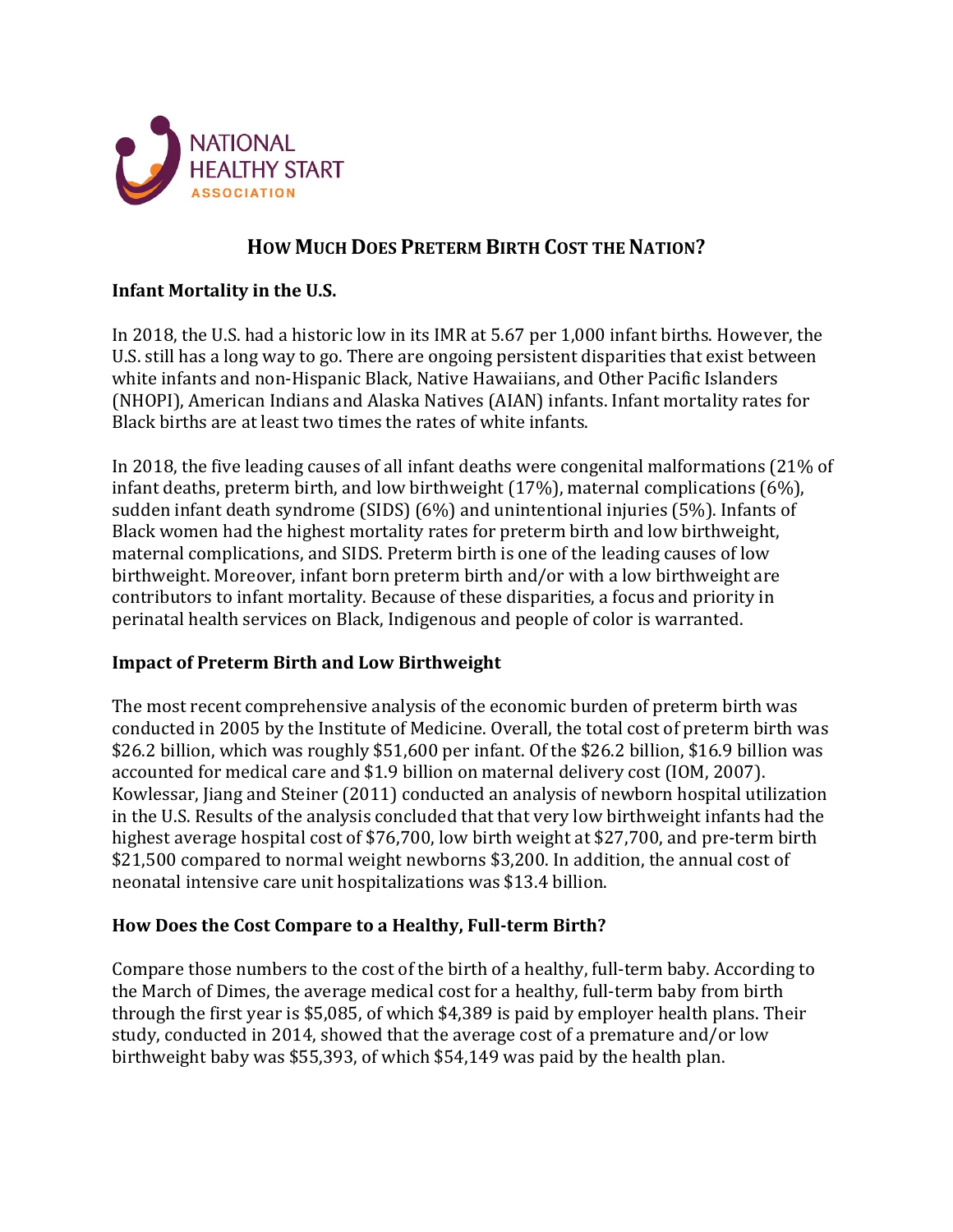# **What Are the Other Costs and Impacts of Prematurity and Low Birthweight?**

There are other costs besides medical with . According to the IOM report:

- \$611 million is spent on early intervention services, which are programs for children from birth to 3 years of age with disabilities and developmental delays.
- \$1.1 billion for special education services. These are for children ages 3-21 for help with development and learning.
- \$5.7 billion in lost work and pay for people born prematurely.

Says the March of Dimes, "Premature babies may have a harder time in school than babies born on time. They're more likely to have learning and behavior problems throughout childhood. This may lead to low test scores, having to repeat grades and needing special education services." The IOM says these services cost \$2,200 per year per child.

### **Lifelong Impacts**

"Premature birth can affect a person's being able to work, the amount of work he can do or both," continues the March of Dimes. And some adults who were born prematurely may endure long-term health conditions that limit or prevent their working.

Disabled adults and children may receive benefits from the Social Security Income (SSI) program, another cost of premature birth and/or low birthweight. The costs are significant when one considers that the average person lives to be about 79. Those with long-term health problems caused by being a preterm baby could receive those benefits for many years, another cost to the nation.

#### **What It Means**

The costs of preterm and low birthweight births are huge! The impact on the health system, SSI benefits and special education program are paid for, in great part, by our tax dollars. This means that everyone needs to be concerned about racial and ethnic disparities in infant mortality, preterm births and low birthweight babies, as well as inequities in our health care system. Programs like Healthy Start are designed specifically to help ensure that all babies are born healthy and full-term and that moms don't die as a result of pregnancy or childbirth.

See als[o Infant Mortality, Preterm Birth, Low Birthweight and Racial Disparities.](https://documentcloud.adobe.com/link/review?uri=urn:aaid:scds:US:e7bed99e-8432-420b-8856-f52493eb7598)

#### **Resources:**

Institute of Medicine (US) Committee on Understanding Premature Birth and Assuring Healthy Outcomes; Behrman RE, Butler AS, editors. Preterm Birth: Causes, Consequences, and Prevention. Washington (DC): National Academies Press (US); 2007. 12, Societal Costs of Preterm Birth. Available from: https://www.ncbi.nlm.nih.gov/books/NBK11358/

Kowlessar NM (Social & Scientific Systems, Inc.), Jiang HJ (AHRQ), and Steiner C (AHRQ). Hospital Stays for Newborns, 2011. HCUP Statistical Brief #163. October 2013. Agency for Healthcare Research and Quality, Rockville, MD[. http://www.hcup](http://www.hcup-us.ahrq.gov/reports/statbriefs/sb163.pdf)[us.ahrq.gov/reports/statbriefs/sb163.pdf.](http://www.hcup-us.ahrq.gov/reports/statbriefs/sb163.pdf)